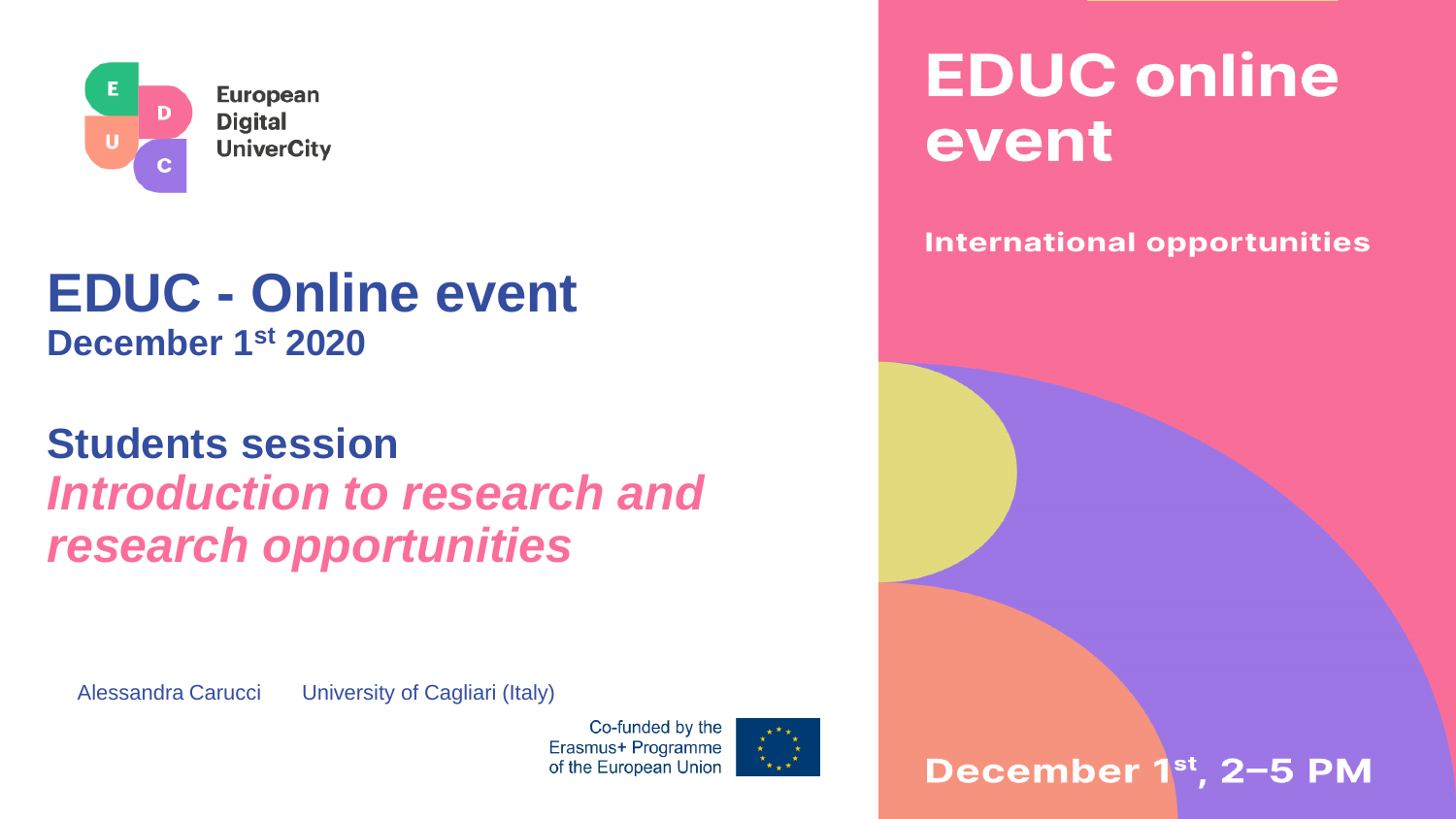#### **Online and blended learning opportunities for students**



#### **Online programme Critical thinking in research and beyond**

AIM: to raise awareness about research among students at undergraduate level, to develop their critical thinking skills.

#### WHO CAN PARTICIPATE: **Bachelor 1 st level students**

HOW: the programme will be accessible online from March 2021 for the EDUC University students at Bachelor level (year 2 and 3), through the **EDUC** platform.



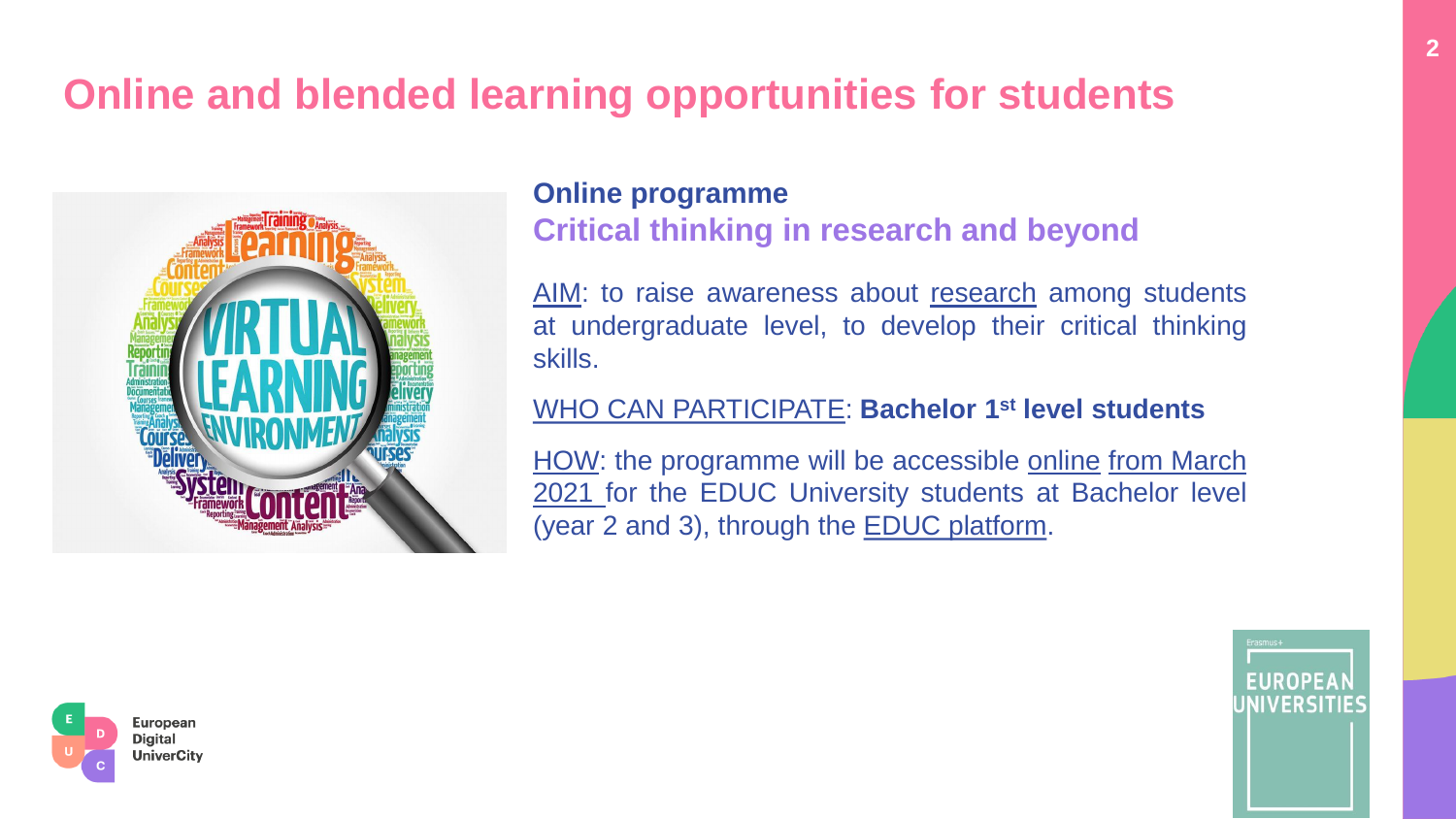#### **6 modules**

**Critical thinking in research and beyond programme**





**Testimonials on concrete cases and best practices focusing on societal challenges** 

**EUROPEA INIVERSITIES**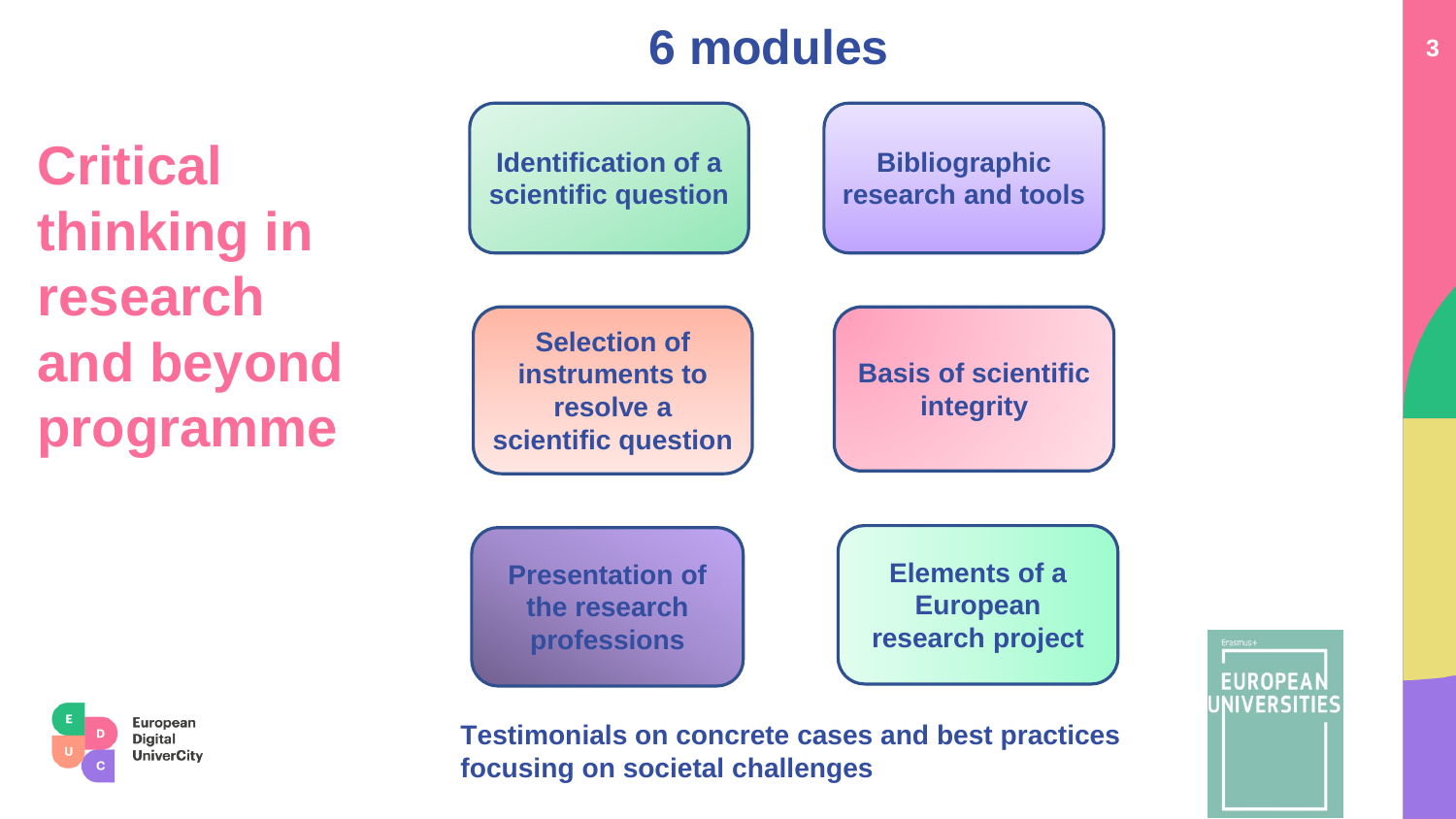# Short Internships





- AIM: To give students the opportunity to experience closely how a research is carried out in EDUC' partners universities;
- WHO CAN PARTICIPATE: students who successfully complete the online programme on Critical Thinking will have the opportunity to benefit from **one-week internship** in one of the Laboratories of the Alliance.
- WHEN: year 2021/22

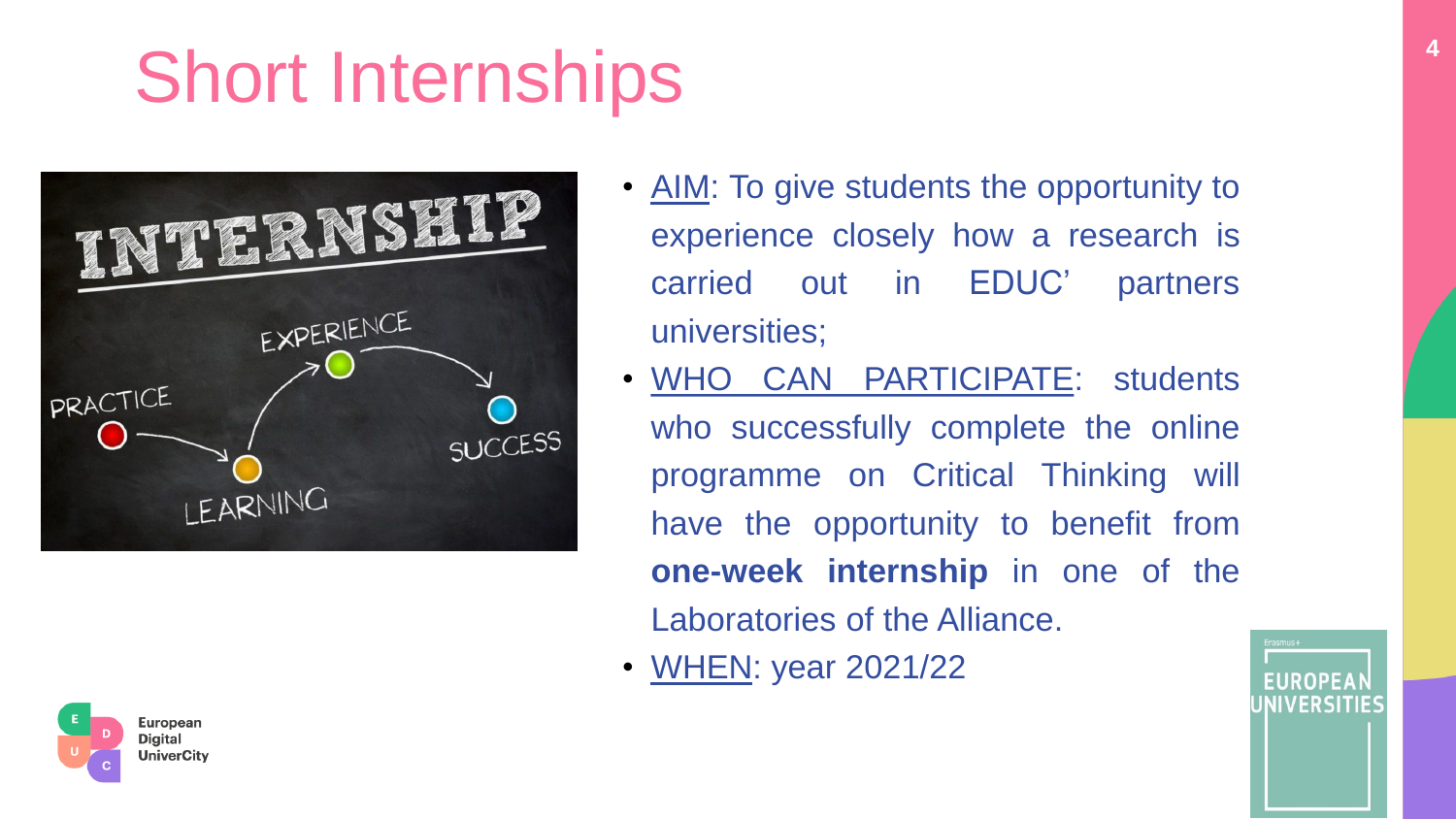### Research opportunities for students:



- 1. Virtual Journal Clubs
- 2. Internships (short and long)
- 3.Transnational seminars on 7 thematic areas





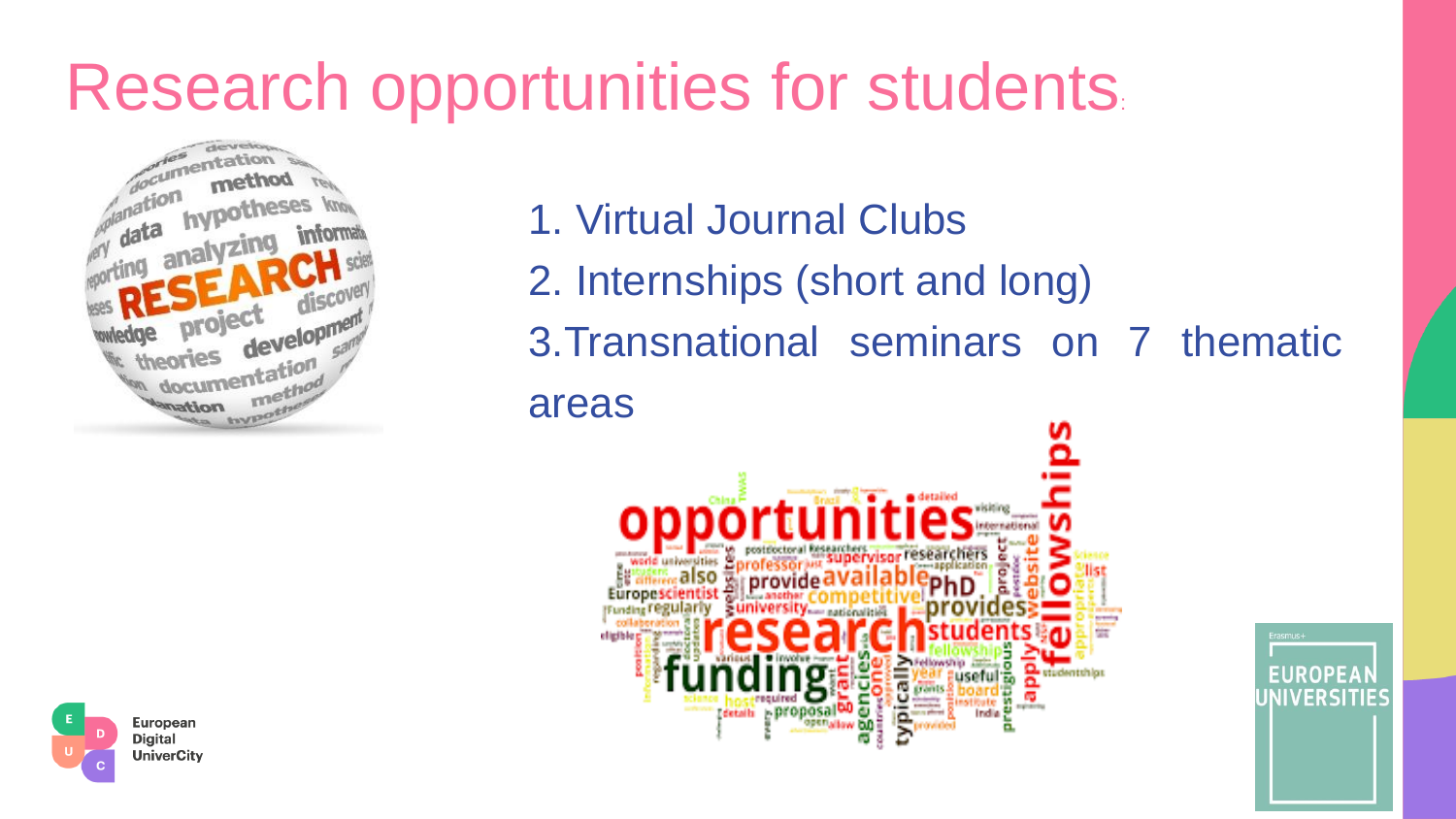## 1. Virtual Journal Clubs

**AIM: to develop students' critical thinking and show them how a research is organized and presented to the scientific community.**

**Researchers** select scientific papers and provide students with background information and methodologies for the critical analysis

Students, in small international groups, analyze and discuss the articles in virtual modalities

The working groups share the outcomes and compare the **study** methodologies used and results obtained

> **EUROPEA** UNIVERSITIES

**6**

**European Digital UniverCity**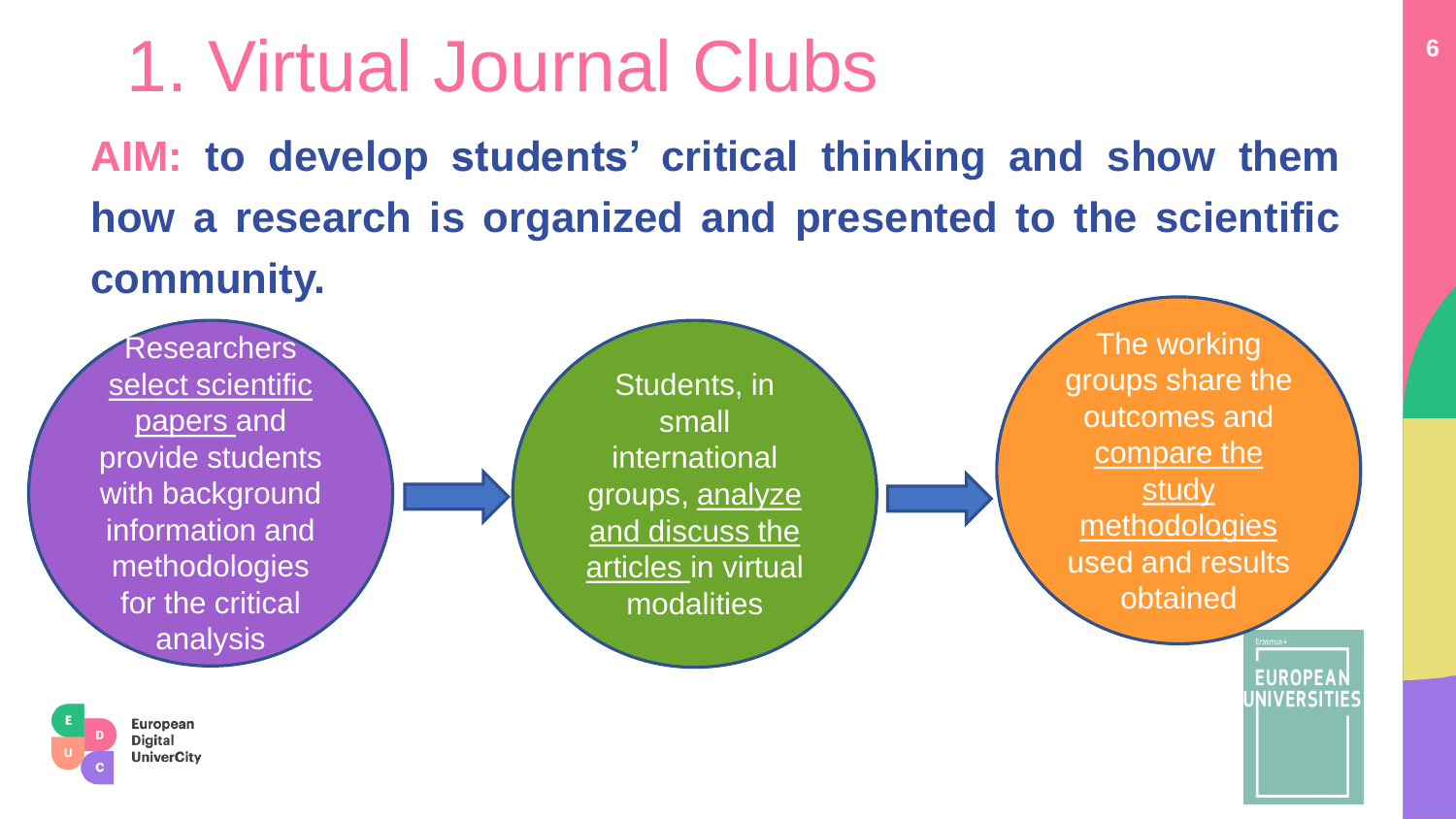## 1. Virtual Journal Clubs





#### WHO CAN PARTICIPATE:

• **Master students**. 20 students for each class selected both through direct involvement by teachers and through a public announcement. WHEN: 4 VJCs in 2021

and 2022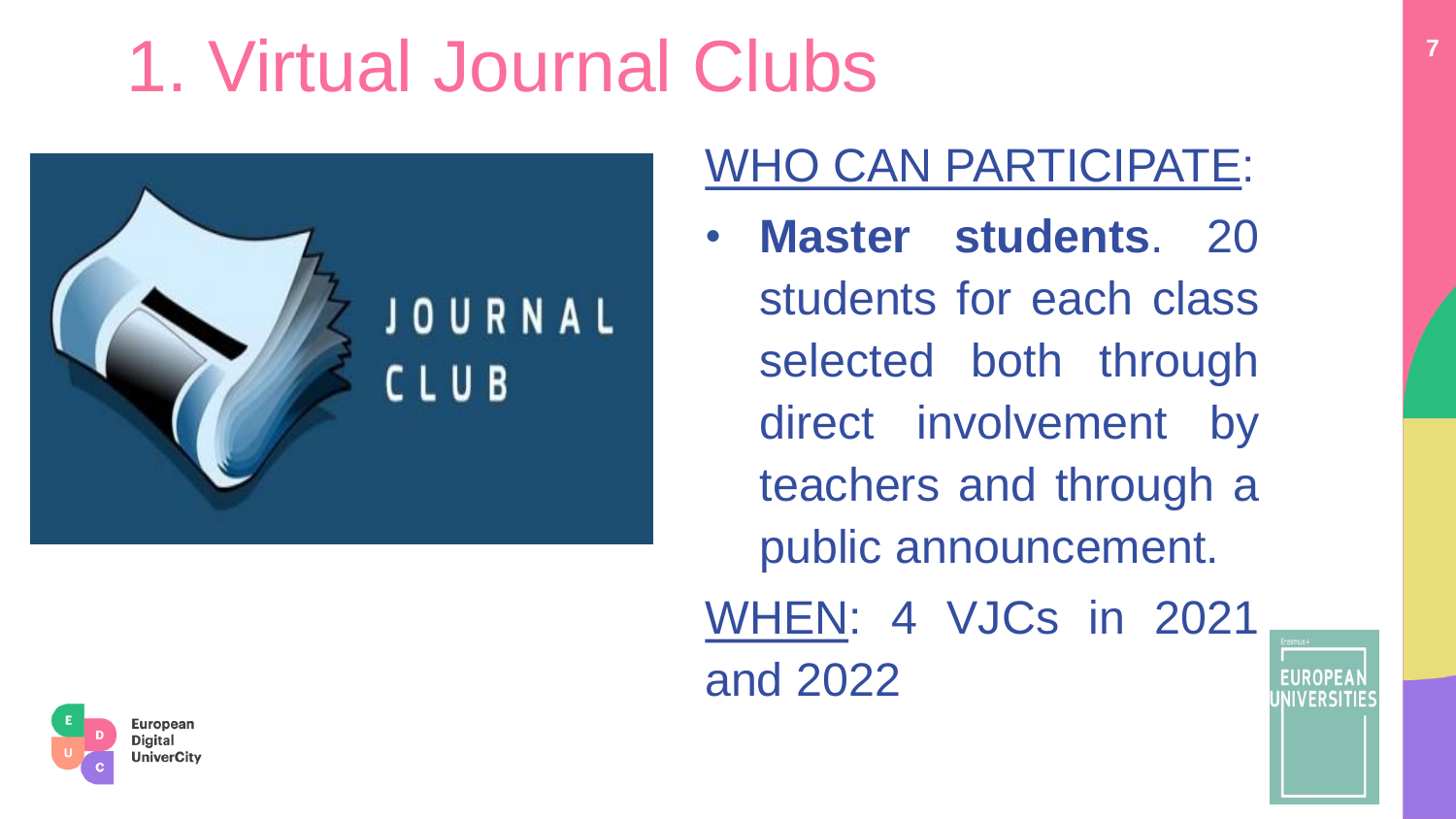# 2. Long-term research internships





- AIM: to allow students to become acquainted with the research methods and practical skills.
- WHO CAN PARTICIPATE: **Bachelor and Master students** (72 Bachelor and Master students' mobilities for 3-month research traineeships will be granted).
- ORGANIZATION: laboratories in the research areas identified for the transnational seminars will host a maximum of 3 Bachelor and 3 Master

students for 3-month research internships.



**8**

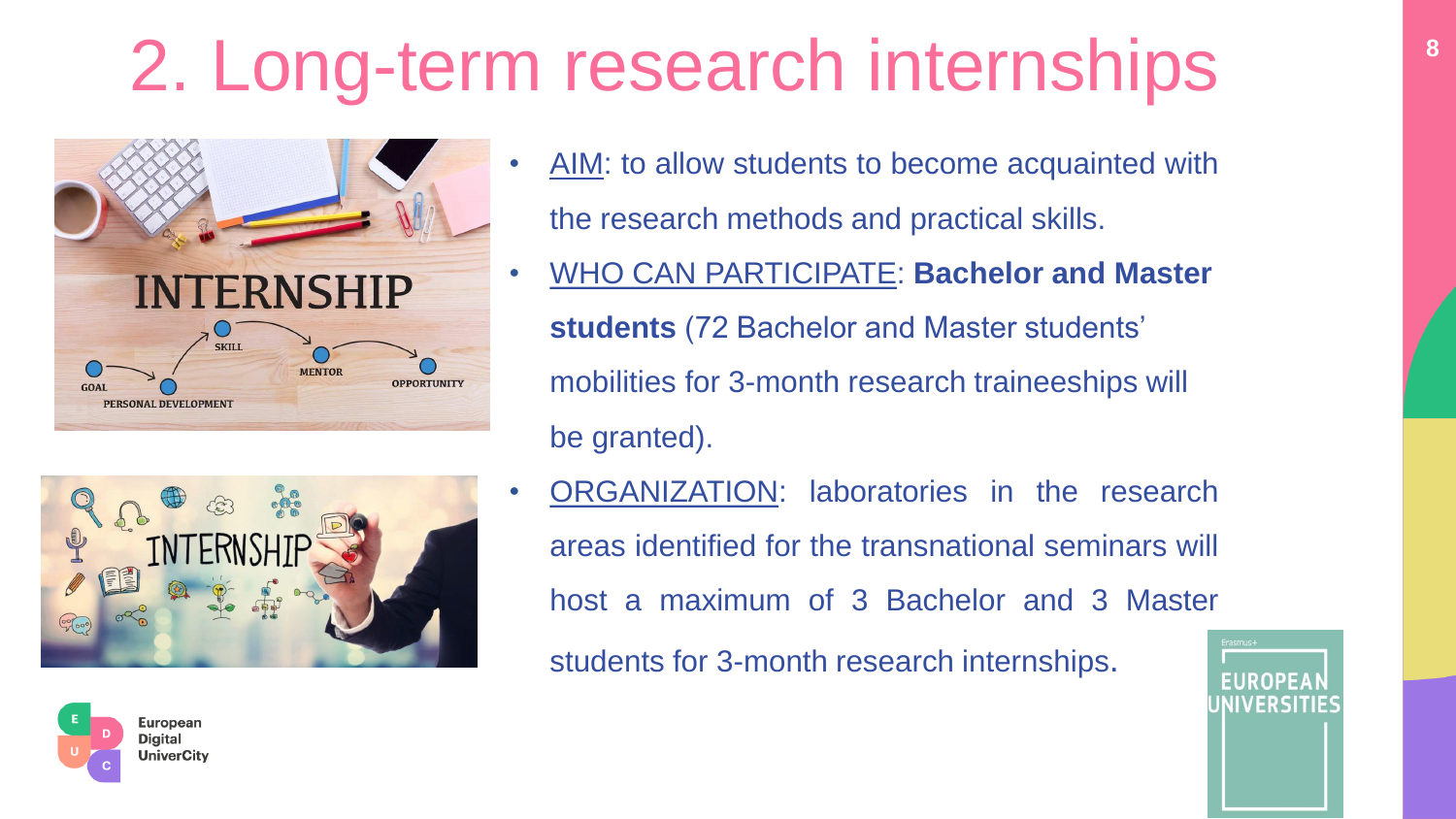## 3. Transnational research seminars

**AIM: to encourage and strengthen cooperation in the 7 research topics identified by the Alliance to address common challenges and missions**

- The topics balance hard sciences and socio-humanities, and address societal challenges which can benefit from cross-disciplinary contributions and the direct involvement of local ecosystems and policy makers.
- Participants should carry out research in the field of the chosen seminar and be prepared to present and discuss their work with peers from the other Universities, and to participate actively in team discussions.



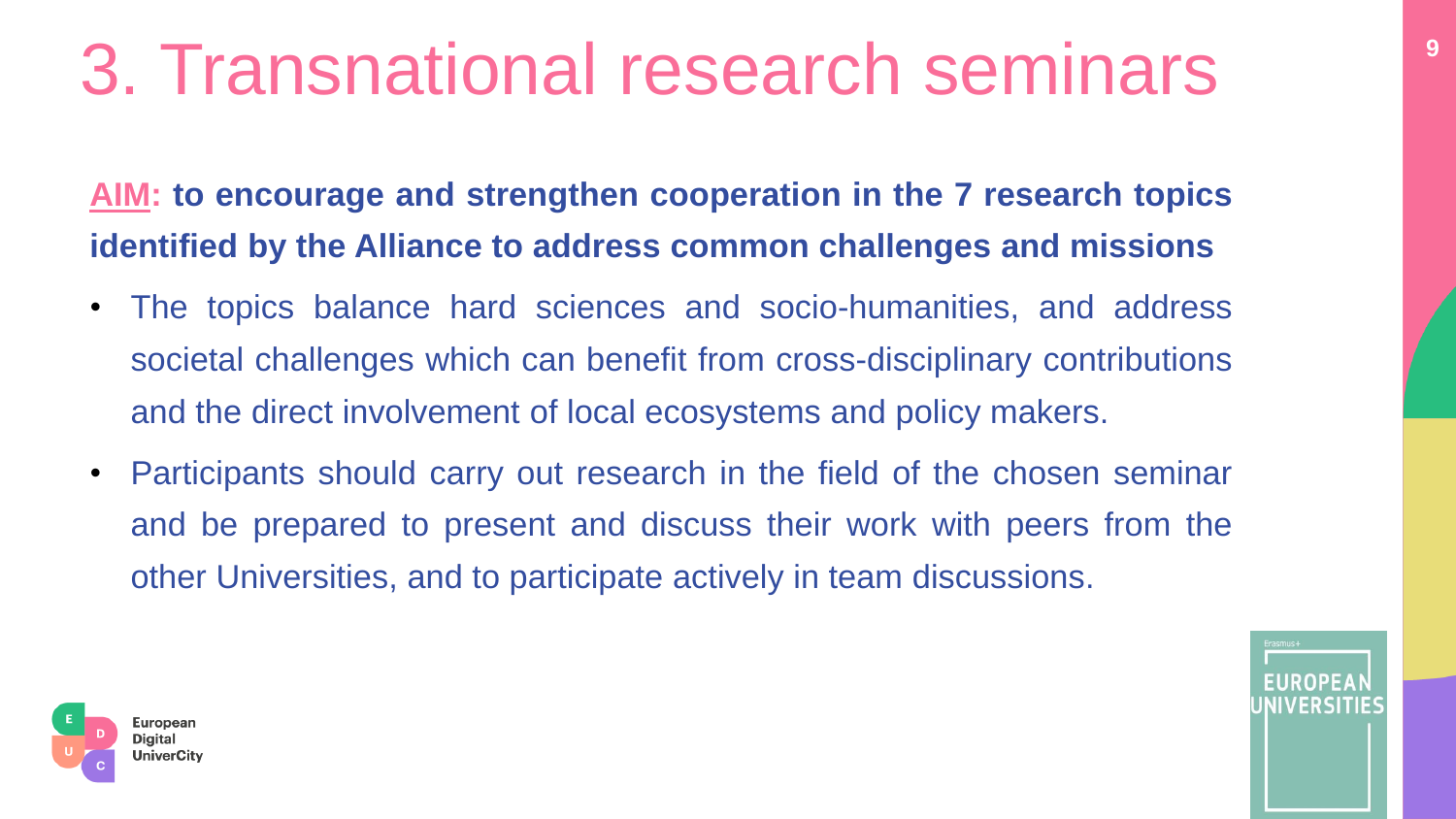### 7 transnational research seminars

|                         | <b>Research topics</b>                               | <b>Date</b>                                | <b>Location</b>                                  | <b>Deadlines</b>             |
|-------------------------|------------------------------------------------------|--------------------------------------------|--------------------------------------------------|------------------------------|
|                         | <b>Life Long Health and</b><br>Wellbeing             | 18-19 March 2021                           | University of Pècs (Hungary)                     | 5 <sup>th</sup> January 2021 |
| $\vert$ 2               | <b>Culture and heritage</b>                          | 24th March 2021                            | University of Paris Nanterre<br>(France), online | 5 <sup>th</sup> January 2021 |
| $\overline{\mathbf{3}}$ | Justice, inequality and<br>inclusion                 | 25th March 2021                            | University of Paris Nanterre<br>(France), online | 5 <sup>th</sup> January 2021 |
| $\vert$ 4               | <b>Mobility / Smart cities</b>                       | 8-9 April 2021                             | University of Rennes 1- (France)                 | 31 <sup>st</sup> January     |
| 5                       | <b>European Union Studies</b>                        | 21-22 April 2021                           | University of Cagliari (Italy)                   | 31 <sup>st</sup> January     |
| $6\overline{6}$         | <b>Sustainable Changes:</b><br>climate and resources | End of June /<br>beginning of July<br>2021 | University of Potsdam (Germany)                  | 30th April                   |
| $\vert$ 7               | <b>Cyber Security and Artificial</b><br>Intelligence | <b>Fall 2021</b>                           | University of Masaryk (Czech<br>Republic)        | 30th April                   |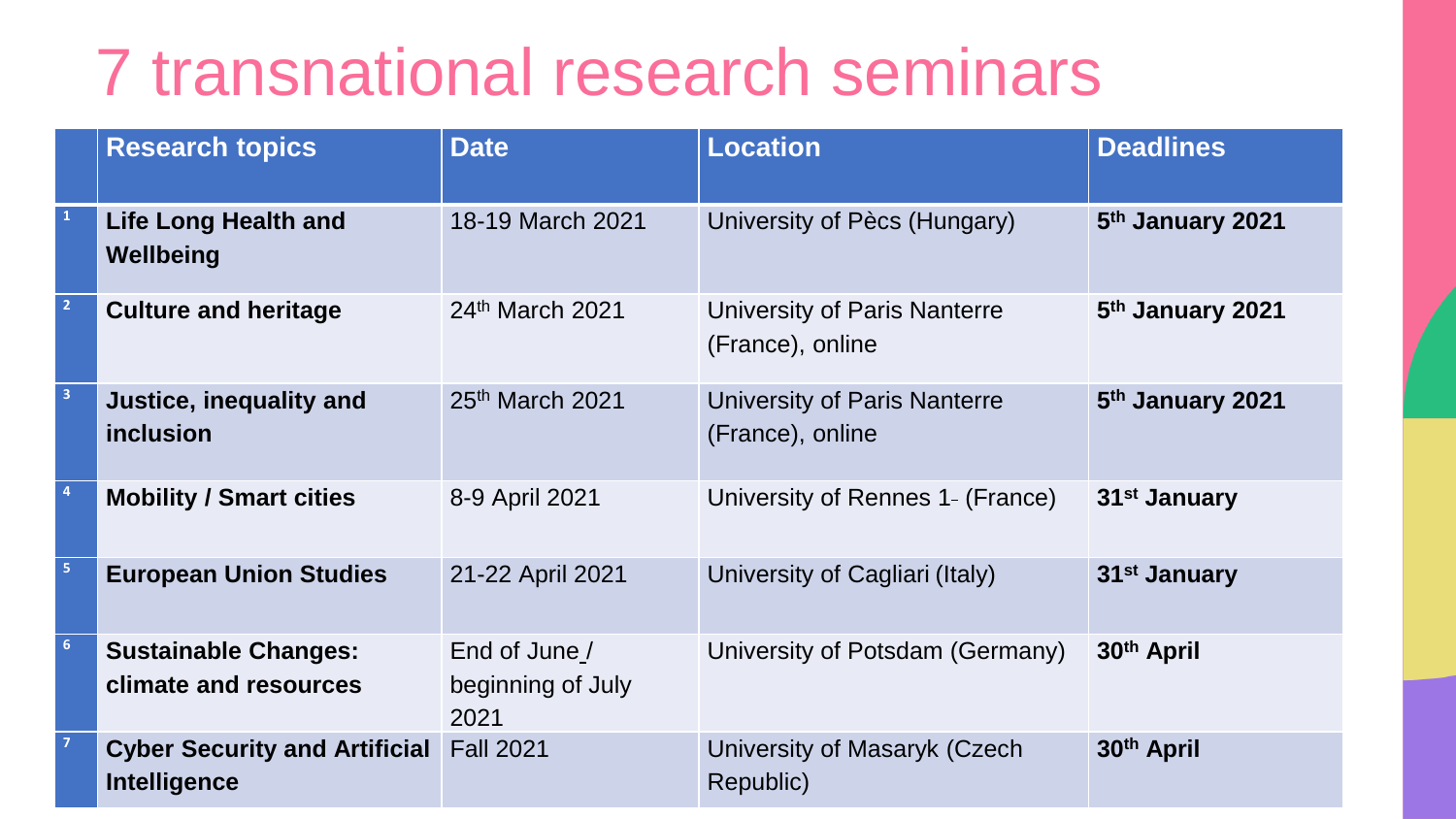## **<sup>11</sup>** 3. Transnational seminars

- WHO CAN PARTICIPATE: **Researchers and PhD students**. For each seminar 2 Researchers and 5 PhD students from each EDUC University will be selected  $\rightarrow$  their travel and subsistence costs will be covered by EDUC.
- HOW TO APPLY: a call for participation will be published by each EDUC University at the beginning of December 2020